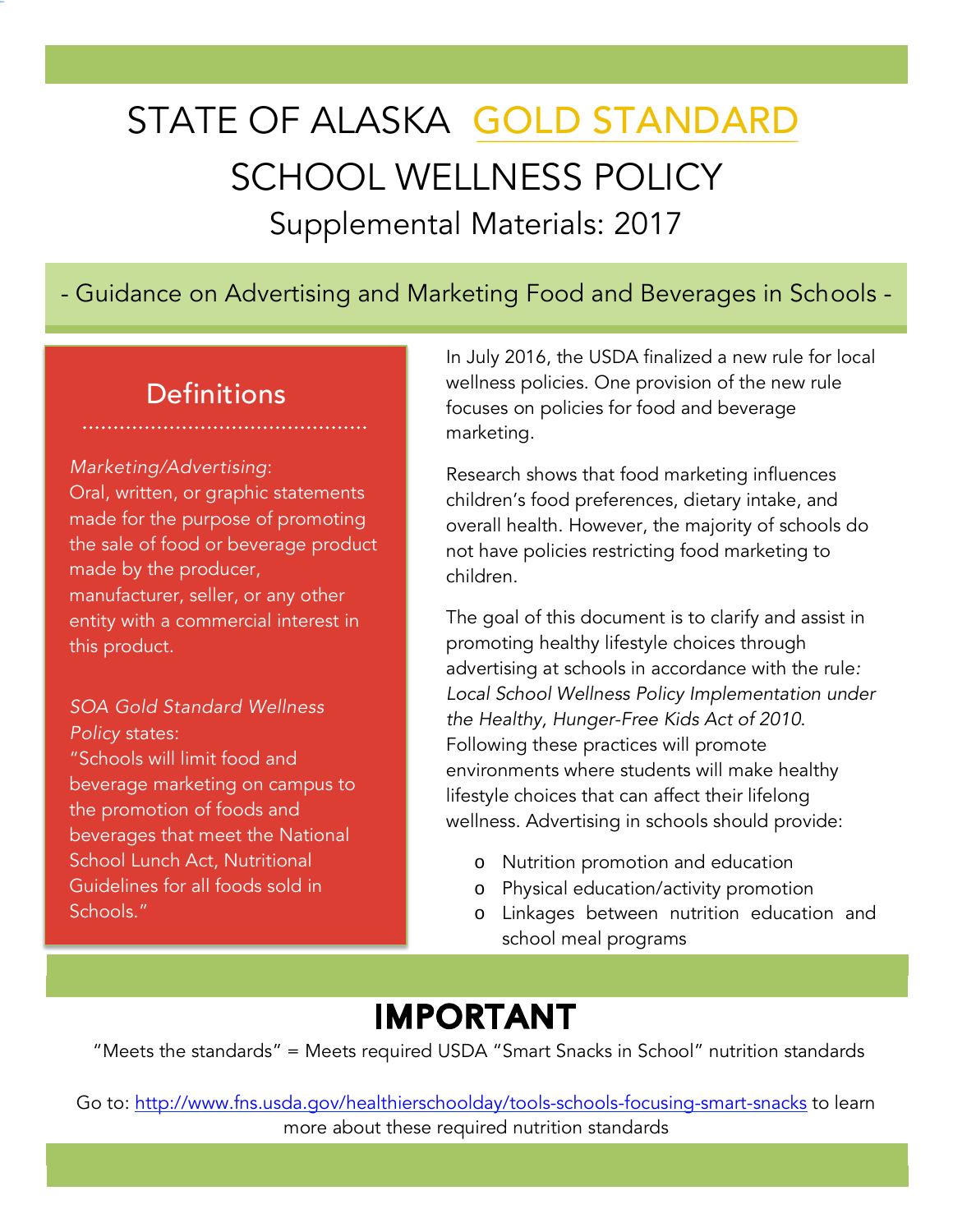# The Do's and Don'ts of Advertising in Schools

Do post & frequently rotate, update, or change nutrition and health posters, signage, or displays in cafeteria food service and dining areas, classrooms, hallways, gymnasiums, and/or bulletin boards.  $\boxtimes$ 

*For example, post a bulletin board that graphically shows the correct serving sizes for different food groups.*

 $\boxtimes$   $\textsf{Do}$  offer information that encourages families to teach their children about health and nutrition and assists them in planning nutritious meals.

*For example, make best use of newsletters, PTA/PTO updates, website postings, and presentations by adding a health information section.*

- Do support advertisements for food/drinks that are available during the school day and that meet the standards. *For example, hang posters near the water stations reminding students to drink water throughout the school day.*  $\boxtimes$  ,
- $\boxtimes$   $\, {\sf Do}$  ensure that future updates to/or replacement of heavy equipment (such as signs, scoreboards, or sports equipment) meet the standards. *For example, if your scoreboard currently has a Coca-Cola advertisement on it, it does not need to be replaced immediately. However, if you are replacing the scoreboard it needs to be replaced without the Coca-Cola advertisement.*

 $\times$   $\mathsf{Don't}$  allow marketing/advertising for

food and drinks (e.g. sugary drinks, candy) that do not meet the standards during school hours.



### $X$   $\mathsf{Don't}$  allow

marketing of products that do not meet the standards on the exterior of vending machines, through posters, menu boards, coolers, trashcans, and other school equipment.



 ${\mathsf X}$   $\operatorname{\mathsf{Don'}}{\mathsf t}$  use cups for dispensing beverages with branding of drinks that do not meet the standards.



 $\times$   $\textsf{Don't}$  use supplemental educational materials that have sponsored advertisements for foods or drinks that do not meet the standards.

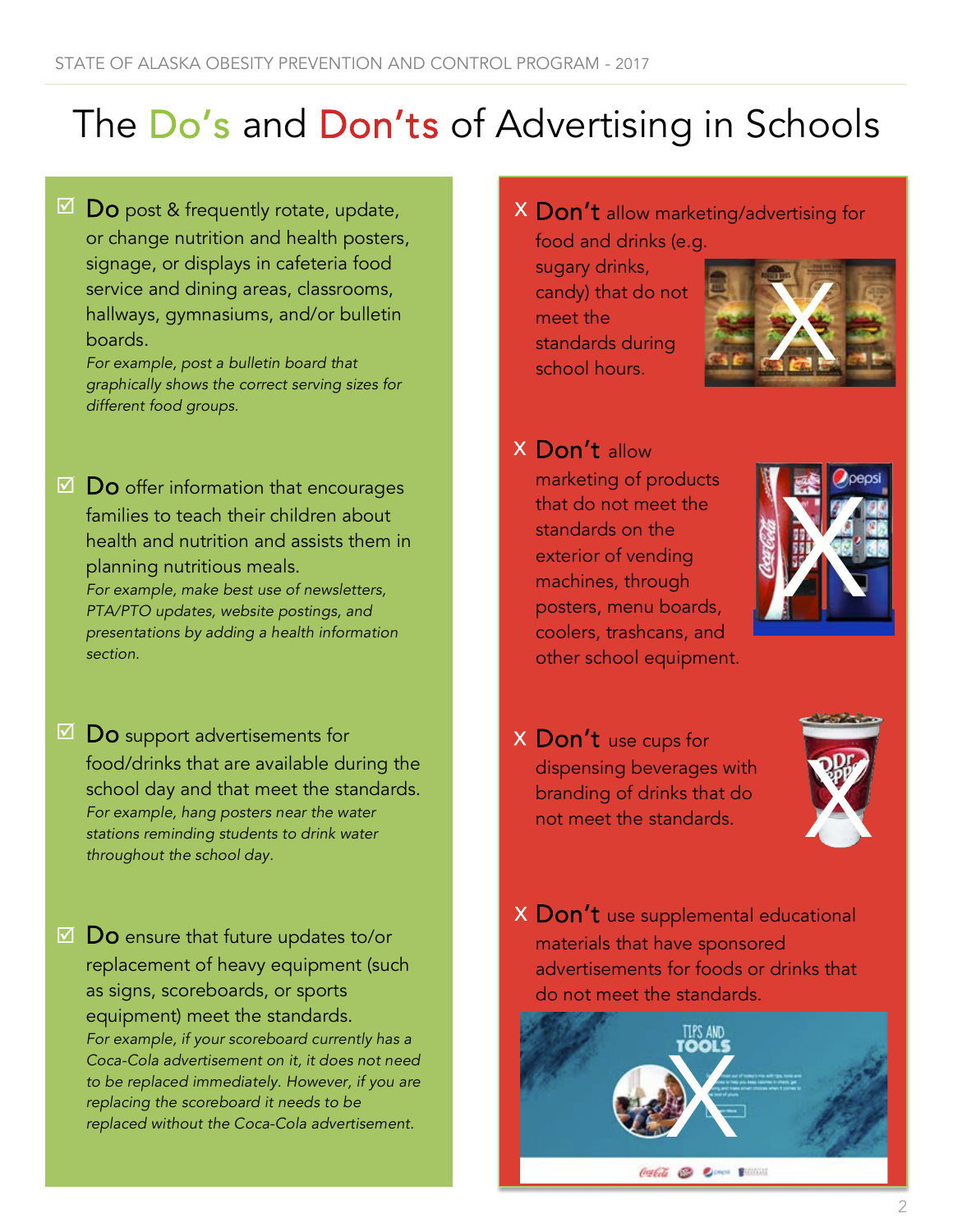## Q&A for Food & Beverage Marketing in Schools

**What does it look like when schools limit food & beverage marketing on campus to the promotion of foods & beverages that meet the National School Lunch Act, Nutritional Guidelines for All Foods Sold in Schools?**

**Below is a summary of common questions that may come up about the USDA rule regarding food & beverage marketing:** 

#### **Q: How does the rule apply to advertising in curricula, textbooks, websites used for educational purposes, or other educational materials (both printed and electronic)?**

A: You should use curriculum materials that meet the proposed rule as good practice.

- For example, if you are purchasing new textbooks, choose the textbook without educational examples that use unhealthy foods.
- This requirement does not apply to materials used for educational purposes when implementing a health or nutrition education curriculum, such as teachers' use of soda advertisements as a media education tool.

### **Q: How does the rule apply to advertising on exteriors of vending machines, food or beverage cups or containers, food display racks, coolers, trash and recycling containers?**

A: All advertising and marketing is limited to foods and drinks that meet the standards.

• You do not necessarily need to replace these items. You could easily cover the logos with laminated/magnetized health promotion messages instead.

#### **Q: How does the rule apply to advertising in school publications, on school radio stations, inschool television, computer screen savers and/or school sponsored internet sites, or announcements on the public announcement system?**

A: You should only use advertisements for foods and drinks that meet the standards as good practice.

### **Q: How does the rule apply to advertising during fundraisers and corporate-sponsored programs that encourage students and their families to sell, purchase, or consume products and/or provide funds to schools in exchange for consumer purchases of those products?**

A: You should only use advertisements for foods and drinks that meet the standards as good practice.

#### **Q: Does the proposed rule apply to advertising during events outside of school hours such as sporting or other events?**

A: Restrictions are not proposed for advertising outside of school hours, but the local education agency does have the discretion to include these restrictions into their wellness policy locally.

• For more information, please refer to the "Incremental Steps to Achieving a Gold Standard School Wellness Policy" document which addresses selling foods outside of school hours.